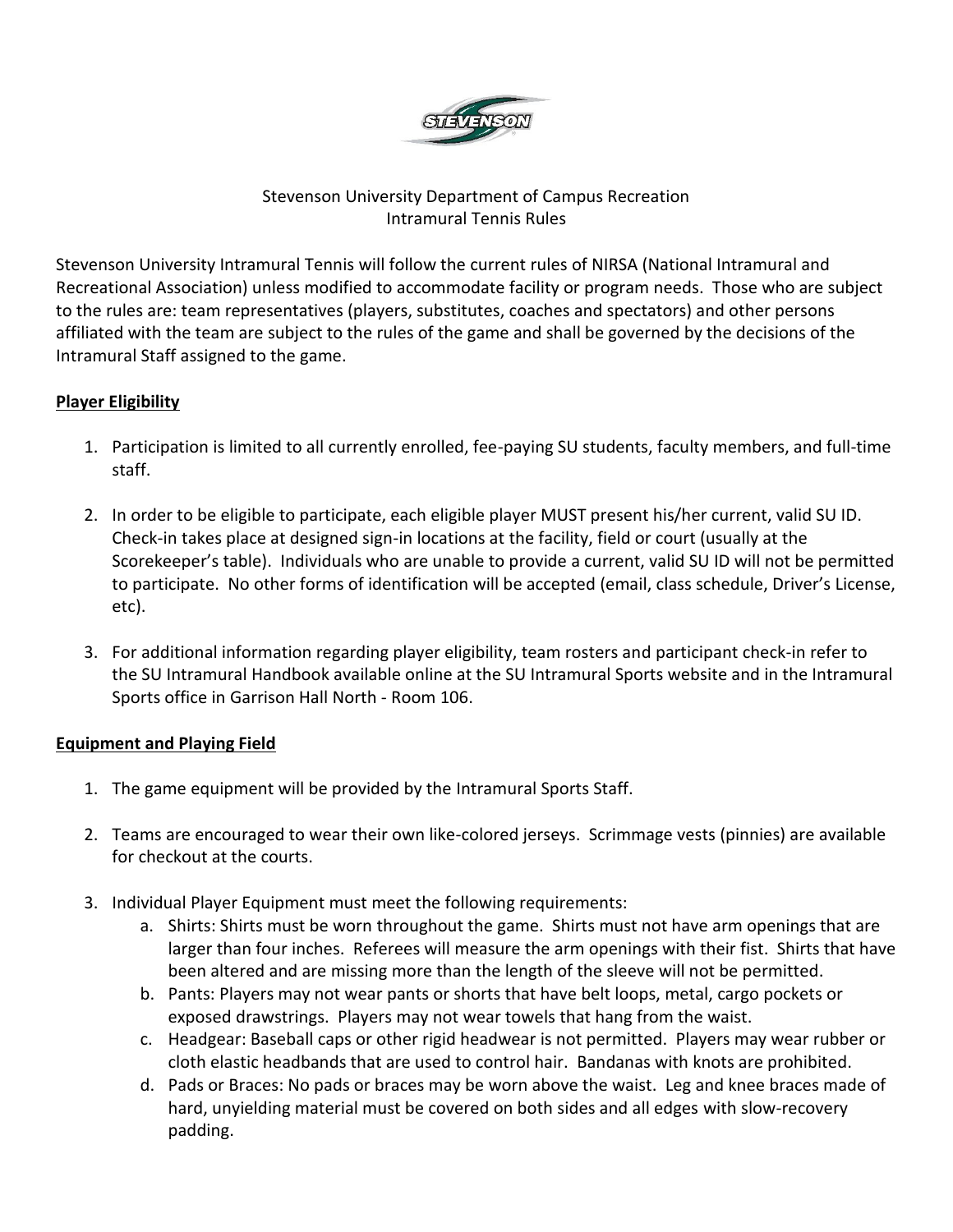- e. Shoes: All players must wear shoes. Athletic/Tennis shoes are permitted. Any other type of shoe that the official deem unsafe is prohibited.
- 4. Jewelry is NOT allowed to be worn by any participant during the game. Jewelry consists of visible rings (wedding bands), watches, necklaces, earrings, studs (including tongue or lip rings), bracelets (metal or cloth) and any other such similar jewelry. Medical alert bracelets must be taped to the body or secured under clothing such as a sock to be worn during play. Taping of any other forms of jewelry, other than a medical bracelet, is prohibited. Players are subject to ejection for failure to remove jewelry.
- 5. Game time is forfeit time. Any team that forfeits a game can jeopardize any playoff potential due to a low sportsmanship rating. Teams who forfeit more than once will be dropped from the league.
- 6. Racquets and Balls are available to reserve from the campus rec office.

### **Game Procedures and Scoring**

The match shall consist of the best of three sets (unless otherwise decided by the participants). A (3)-minute break will be provided between sets.

Each set shall consist of the first player to 6 games, win by two. If the players are tied at 6-6, a tie-break set will be played.

The tie-break will be first to 7 win by two: Player A begins with serve, Player B serves the next two points, Player A serves the next two, and so on. (Doubles: Serve will begin with A1, B1 will serve next two points, A2 serves the next two, B2 the next two, A1 the next two and so on).

Players will switch sides and have a 2 minute break after all odd numbered games.

Games will be played with standard tennis scoring – Love, 15, 30, 40, Game. With Deuce and Advantage should the game be tied 40-40.

The players may use one (1)-minute timeout per set. The timeout does not carry over between sets. Sides and service will be determined prior to the start of the first set. Service will alternate each game. Side and service in the second set will begin opposite to that of the first set. The third set will be the same as the first.

Service in each game shall begin from the right side of center court on the baseline. In doubles tennis, the serving team's partners alternate sides, while the receiving team remains on the same side of the half court. The serve pattern for games shall be A1-B1-A2-B2-repeat.

#### **General Rules**

**Ball in Play:** Unless a fault or a let is called, the ball is in play from the moment the server hits the ball, and remains in play until the point is decided.

**Ball Touches a Line:** If a ball touches a line, it is regarded as touching the court bounded by that line.